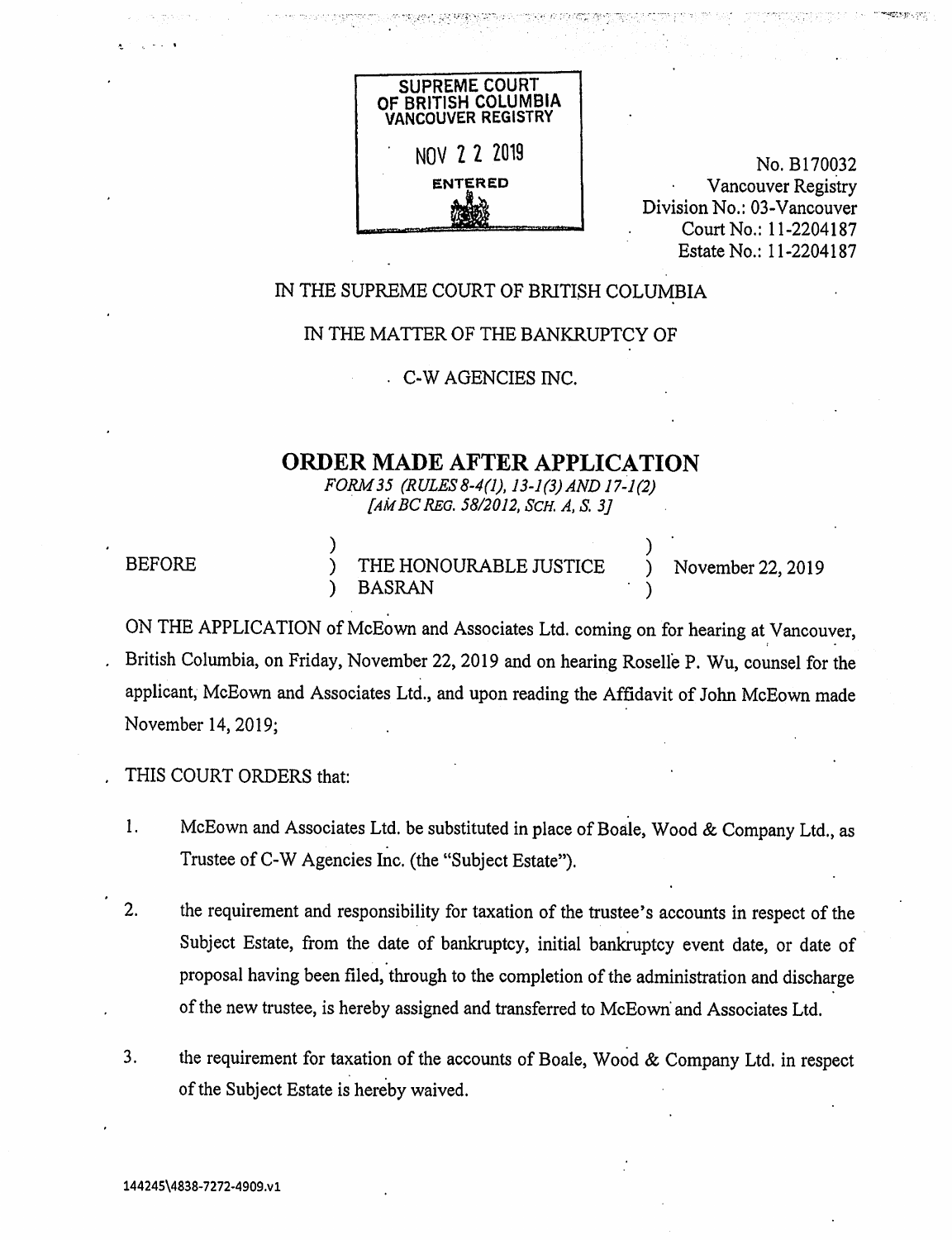- 4. Boale, Wood & Company Ltd. be discharged as Trustee of the Subject Estate without prejudice to the rights of the creditors and the Superintendent of Bankruptcy or other professional body, to commence or pursue any conduct matters relating to the Subject Estate and:
	- (a) without having to certify to the court that it has observed all of the terms as provided by Rule 61(2);
	- (b) without having to undertake to keep all estate books, records and documents as provided by Rule 68.
- 5. McEown and Associates Ltd. is now required to observe all the.terms provided by Rule 61(2), keep all estate books, records and documents as provided by Rule 68, obtain from the former trustee all books, estate records, documents inchiding work in progress, billing or time records in support of any claims made for time charges and advances on fees made by the former trustee, and detailed trial balances (electronic or otherwise) from the date of bankruptcy or proposal showing all the funds received and disbursed since the date of bankruptcy, initial bankruptcy event or proposal, notwithstanding McEown and Associates Ltd. assuming responsibility for the subject estate as at the date of this order.
- 6. the requirement for notification of the discharge of Boale, Wood & Company Ltd. as Trustee, together with other statutory notices to proven creditors, the bankrupt or debtors, the court and the Office of the Superintendent of Bankruptcy, be waived.
- entered 7. McEown and Associates Ltd. shall include a copy of this Order with the next statutory notice required to be sent to the creditors or the bankrupt of the Subject Estate.
- 8. McEown and Associates Ltd. shall forthwith give security in cash or by bond of a guarantee company, satisfactory to the Official Receiver for the due accounting for, the payment and transfer of all property received by McEown and Associates Ltd. and for the due and faithful performance of McEown and Associates Ltd.'s duties pursuant to Section 16(1) of the Bankruptcy and Insolvency Act.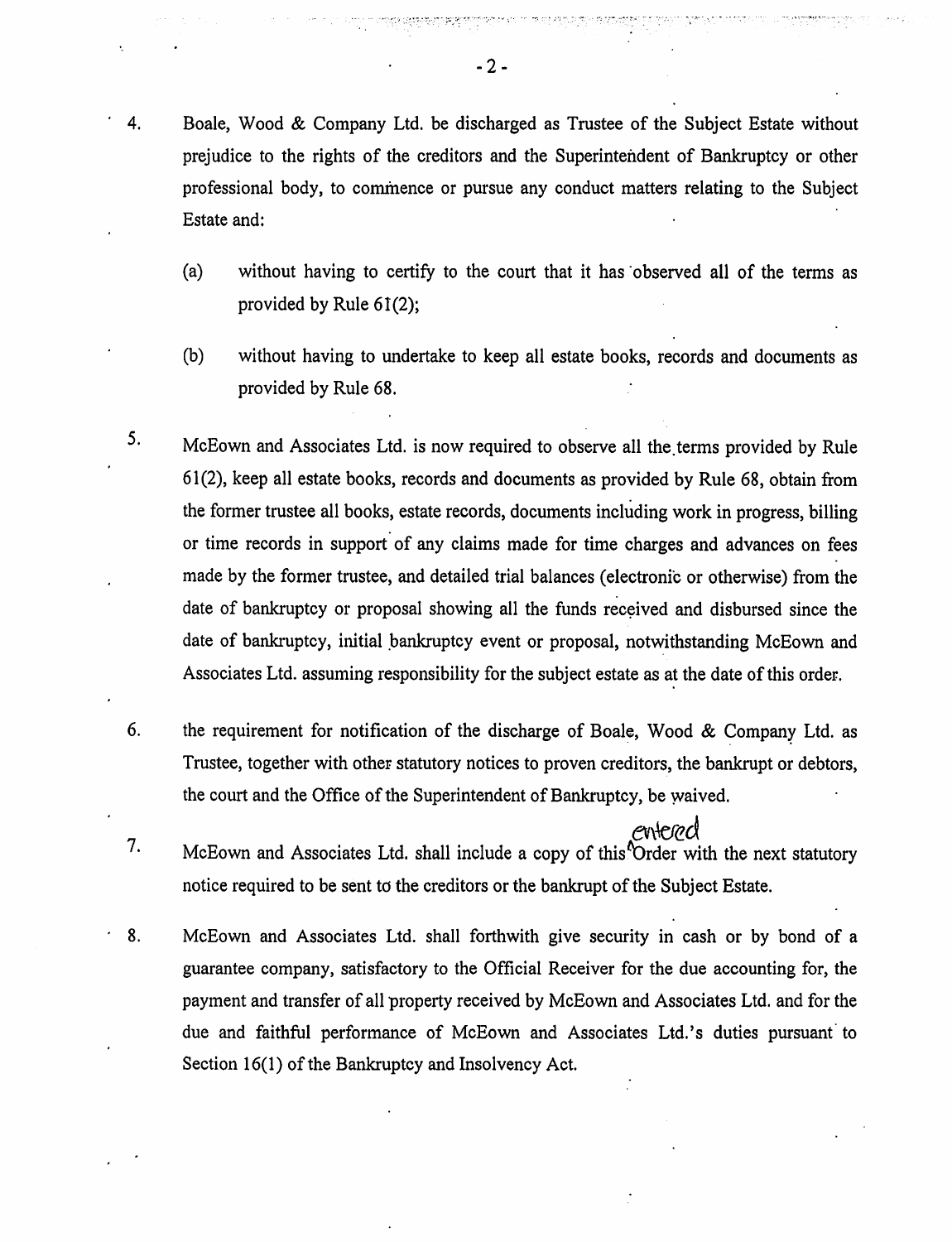9. McEown and Associates Ltd. pay the costs of and incidental to this application on a full indemnity basis.

THE FOLLOWING PARTIES APPROVE THE FORM OF THIS ORDER AND CONSENT TO EACH OF THE ORDERS, IF ANY, THAT ARE INDICATED ABOVE AS BEING BY CONSENT.

**ROSEI** Harper Grey LLP) Lawyer for the applicant, McEown and Associates Ltd.

 $\ddot{\phantom{0}}$ 

By the Court RRANS Registrar '